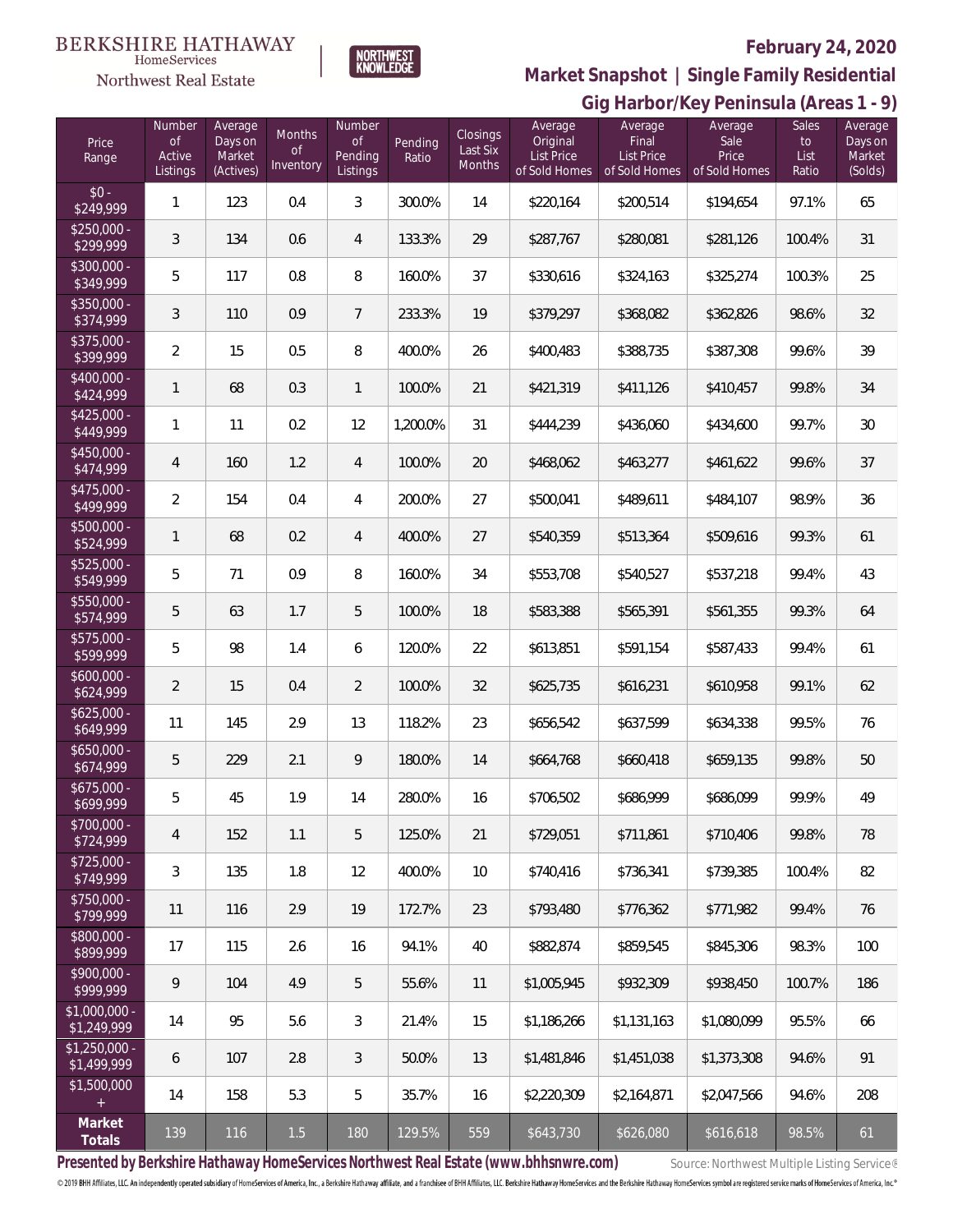## **February 24, 2020**



**Market Snapshot | Single Family Residential**

### $\label{lem:sevices} \textsc{Home} \textsc{Service} \textsc{s}$ Northwest Real Estate

**BERKSHIRE HATHAWAY** 

|                           | Anderson Island (Area 12)                 |                                           |                                  |                                            |                  |                                |                                                           |                                                        |                                           |                              |                                         |
|---------------------------|-------------------------------------------|-------------------------------------------|----------------------------------|--------------------------------------------|------------------|--------------------------------|-----------------------------------------------------------|--------------------------------------------------------|-------------------------------------------|------------------------------|-----------------------------------------|
| Price<br>Range            | Number<br><b>of</b><br>Active<br>Listings | Average<br>Days on<br>Market<br>(Actives) | Months<br><b>of</b><br>Inventory | Number<br><b>of</b><br>Pending<br>Listings | Pending<br>Ratio | Closings<br>Last Six<br>Months | Average<br>Original<br><b>List Price</b><br>of Sold Homes | Average<br>Final<br><b>List Price</b><br>of Sold Homes | Average<br>Sale<br>Price<br>of Sold Homes | Sales<br>to<br>List<br>Ratio | Average<br>Days on<br>Market<br>(Solds) |
| $$0 -$<br>\$99,999        | $\mathbf 0$                               | N/A                                       | N/A                              | $\mathbf 0$                                | N/A              | $\mathbf 0$                    | N/A                                                       | N/A                                                    | N/A                                       | N/A                          | N/A                                     |
| $$100,000 -$<br>\$124,999 | $\mathbf 0$                               | N/A                                       | N/A                              | $\overline{0}$                             | N/A              | $\mathbf 0$                    | N/A                                                       | N/A                                                    | N/A                                       | N/A                          | N/A                                     |
| $$125,000 -$<br>\$149,999 | $\mathbf 0$                               | N/A                                       | N/A                              | $\mathbf 0$                                | N/A              | $\mathbf 0$                    | N/A                                                       | N/A                                                    | N/A                                       | N/A                          | N/A                                     |
| $$150,000 -$<br>\$174,999 | $\mathbf 0$                               | N/A                                       | N/A                              | $\overline{0}$                             | N/A              | $\mathbf 0$                    | N/A                                                       | N/A                                                    | N/A                                       | N/A                          | N/A                                     |
| $$175,000 -$<br>\$199,999 | $\mathbf 0$                               | N/A                                       | 0.0                              | $\mathbf 0$                                | N/A              | $\mathbf{1}$                   | \$259,900                                                 | \$195,000                                              | \$180,000                                 | 92.3%                        | 32                                      |
| $$200,000 -$<br>\$224,999 | $\mathbf 0$                               | N/A                                       | N/A                              | $\mathbf 0$                                | N/A              | $\mathbf 0$                    | N/A                                                       | N/A                                                    | N/A                                       | N/A                          | N/A                                     |
| $$225,000 -$<br>\$249,999 | $\mathbf 0$                               | N/A                                       | 0.0                              | $\mathbf 0$                                | N/A              | 3                              | \$252,333                                                 | \$244,333                                              | \$235,667                                 | 96.5%                        | 46                                      |
| $$250,000 -$<br>\$274,999 | $\theta$                                  | N/A                                       | 0.0                              | $\mathbf{1}$                               | N/A              | $\overline{2}$                 | \$268,250                                                 | \$268,250                                              | \$260,000                                 | 96.9%                        | 44                                      |
| $$275,000 -$<br>\$299,999 | $\mathbf 0$                               | N/A                                       | 0.0                              | $\mathbf{1}$                               | N/A              | $\overline{7}$                 | \$330,271                                                 | \$298,143                                              | \$289,786                                 | 97.2%                        | 77                                      |
| \$300,000 -<br>\$324,999  | 1                                         | 17                                        | N/A                              | $\mathbf{1}$                               | 100.0%           | $\sqrt{a}$                     | N/A                                                       | N/A                                                    | N/A                                       | N/A                          | N/A                                     |
| $$325,000 -$<br>\$349,999 | 1                                         | 31                                        | 3.0                              | $\theta$                                   | 0.0%             | $\overline{2}$                 | \$372,000                                                 | \$349,000                                              | \$338,250                                 | 96.9%                        | 105                                     |
| $$350,000 -$<br>\$374,999 | 1                                         | 143                                       | N/A                              | $\overline{0}$                             | 0.0%             | $\mathbf 0$                    | N/A                                                       | N/A                                                    | N/A                                       | N/A                          | N/A                                     |
| $$375,000 -$<br>\$399,999 | 1                                         | 103                                       | 3.0                              | $\mathbf 0$                                | 0.0%             | $\overline{2}$                 | \$439,975                                                 | \$384,500                                              | \$380,250                                 | 98.9%                        | 171                                     |
| $$400,000 -$<br>\$424,999 | $\mathbf 0$                               | N/A                                       | 0.0                              | $\overline{0}$                             | N/A              | $\mathbf{1}$                   | \$450,000                                                 | \$425,000                                              | \$400,000                                 | 94.1%                        | 63                                      |
| $$425,000 -$<br>\$449,999 | 3                                         | 155                                       | N/A                              | $\mathbf{1}$                               | 33.3%            | $\mathbf 0$                    | N/A                                                       | N/A                                                    | N/A                                       | N/A                          | N/A                                     |
| \$450,000 -<br>\$474,999  | $\mathbf 0$                               | N/A                                       | N/A                              | $\theta$                                   | N/A              | $\mathbf 0$                    | N/A                                                       | N/A                                                    | N/A                                       | N/A                          | N/A                                     |
| \$475,000 -<br>\$499.999  | $\mathbf{0}$                              | N/A                                       | 0.0                              | $\mathbf{0}$                               | N/A              | 3                              | \$532,650                                                 | \$494,650                                              | \$491,900                                 | 99.4%                        | 47                                      |
| $$500,000 -$<br>\$524,999 | 0                                         | N/A                                       | 0.0                              | $\overline{0}$                             | N/A              | $\mathbf{1}$                   | \$515,000                                                 | \$515,000                                              | \$500,000                                 | 97.1%                        | 25                                      |
| $$525.000 -$<br>\$549,999 | 1                                         | 16                                        | 6.0                              | $\overline{0}$                             | 0.0%             | $\mathbf{1}$                   | \$589,700                                                 | \$589,700                                              | \$534,700                                 | 90.7%                        | 6                                       |
| $$550,000 -$<br>\$574,999 | 0                                         | N/A                                       | N/A                              | $\mathbf{1}$                               | N/A              | $\overline{0}$                 | N/A                                                       | N/A                                                    | N/A                                       | N/A                          | N/A                                     |
| $$575.000 -$<br>\$599,999 | $\mathbf{0}$                              | N/A                                       | N/A                              | $\overline{0}$                             | N/A              | $\overline{0}$                 | N/A                                                       | N/A                                                    | N/A                                       | N/A                          | N/A                                     |
| $$600,000 -$<br>\$649,999 | 0                                         | N/A                                       | N/A                              | $\mathbf 0$                                | N/A              | $\overline{0}$                 | N/A                                                       | N/A                                                    | N/A                                       | N/A                          | N/A                                     |
| $$650,000 -$<br>\$699,999 | 1                                         | 177                                       | N/A                              | $\overline{0}$                             | 0.0%             | $\mathbf{0}$                   | N/A                                                       | N/A                                                    | N/A                                       | N/A                          | N/A                                     |
| $$700,000 -$<br>\$799,999 | 1                                         | 147                                       | N/A                              | $\overline{0}$                             | $0.0\%$          | $\overline{0}$                 | N/A                                                       | N/A                                                    | N/A                                       | N/A                          | N/A                                     |
| \$800,000<br>$\pm$        | $\mathbf 0$                               | N/A                                       | N/A                              | $\overline{0}$                             | N/A              | $\mathbf{0}$                   | N/A                                                       | N/A                                                    | N/A                                       | N/A                          | N/A                                     |
| Market<br>Totals          | 10                                        | 110                                       | 2.6                              | $5\overline{)}$                            | 50.0%            | 23                             | \$375,735                                                 | \$349,224                                              | \$338,387                                 | 96.9%                        | 69                                      |

Presented by Berkshire Hathaway HomeServices Northwest Real Estate (www.bhhsnwre.com) Source: Northwest Multiple Listing Service®

© 2019 BHH Affiliates, LLC. An independently operated subsidiary of HomeServices of America, Inc., a Berkshire Hathaway affiliate, and a franchisee of BHH Affiliates, LLC. Berkshire Hathaway HomeServices and the Berkshire